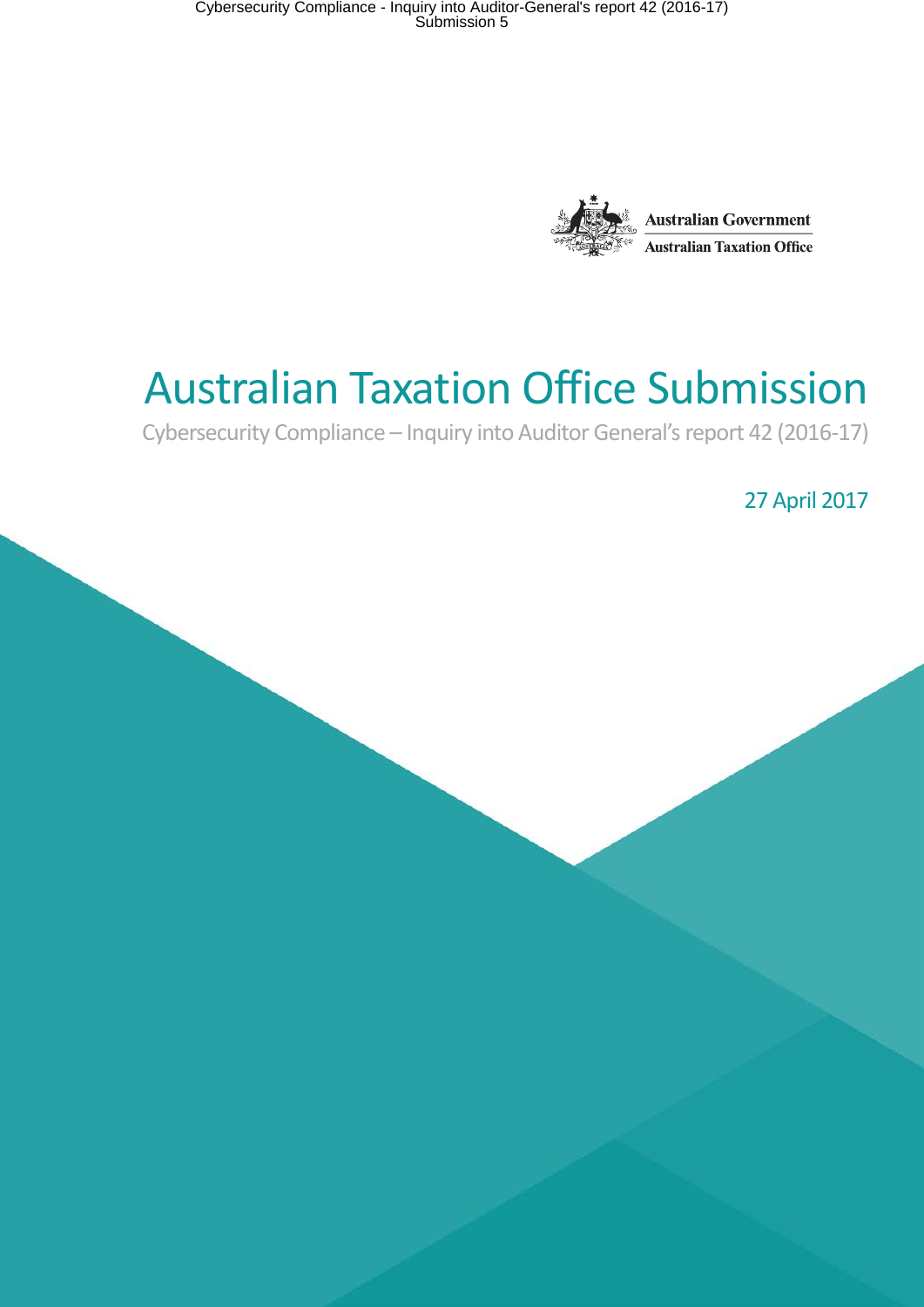## <span id="page-1-0"></span>**Contents**

| <b>Contents</b>                                                                                | $\mathbf{2}$ |
|------------------------------------------------------------------------------------------------|--------------|
| <b>Introduction</b>                                                                            | 3            |
| <b>Recommendations and ATO actions</b>                                                         | 4            |
| <b>Recommendation 1</b>                                                                        | 4            |
| Recommendation 2                                                                               | 5            |
| Status of compliance with the Australian Signals Directorate Top Four<br>mitigation strategies | 6            |
| Other cybersecurity activity undertaken by the ATO                                             | 7            |
| Appendix 1                                                                                     | 8            |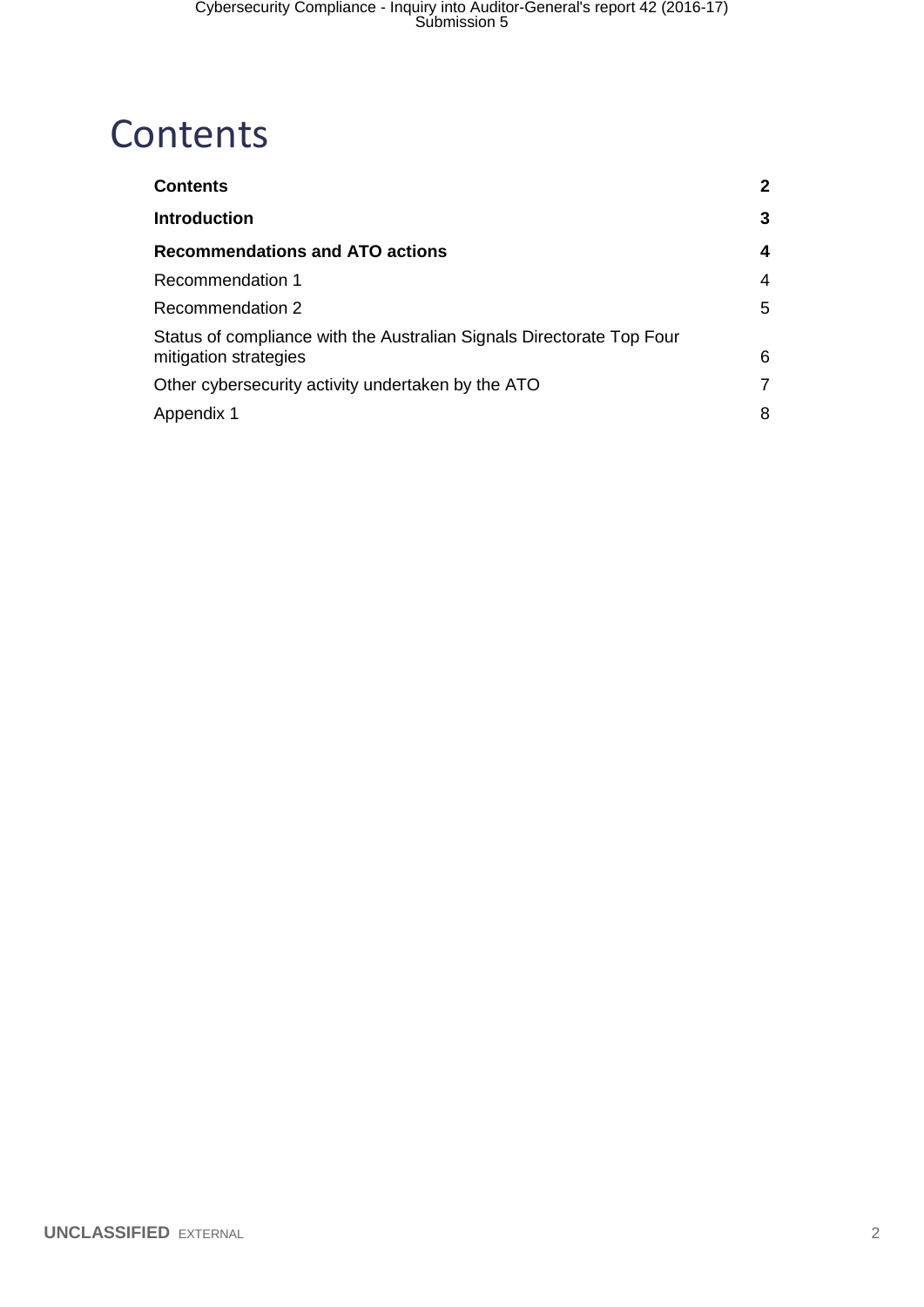## <span id="page-2-0"></span>Introduction

- 1. The Australian Taxation Office (ATO) places high priority on cybersecurity and recognises that confidence in security and safety of data and systems is paramount to offering services to the Australian community. These commitments to cybersecurity are in our Corporate Plan and supported at the ATO Executive level.
- 2. The ATO continues to enhance our systems to provide better services for the Australian community. We are focused on maintaining the security and integrity of our data and information by understanding threats and protecting our systems from malicious cyber threats as well as preparing incident response plans.
- 3. Providing the Australian community with more convenient and accessible services requires taking advantage of new and emerging technologies. These new technologies are often accompanied with new and emerging cyber risks. We actively consider and manage these risks so that we continue to meet community expectations by anticipating and responding to cyber threats.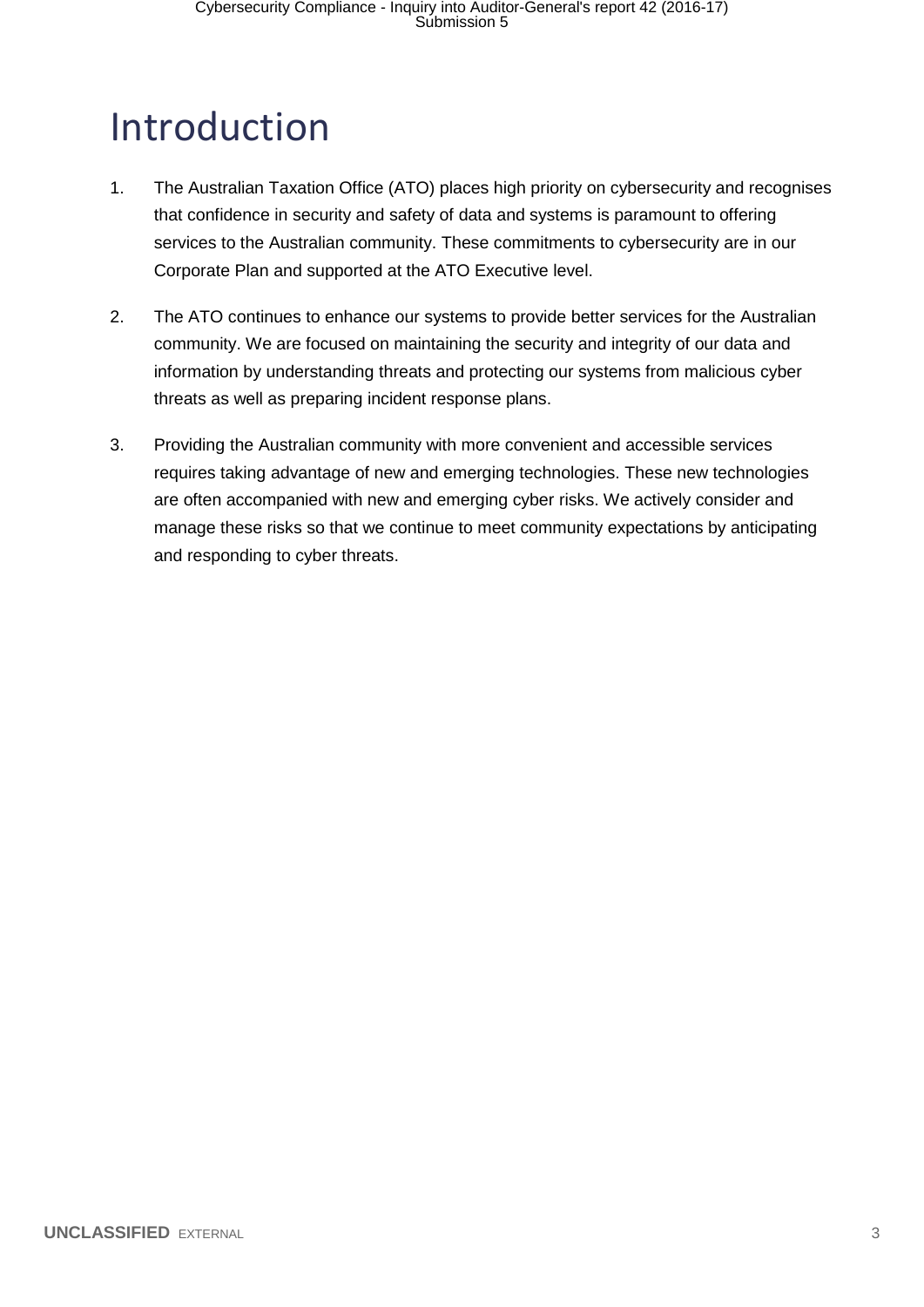## <span id="page-3-0"></span>Recommendations and ATO actions

- 4. Whilst the Audit noted there has been improvement in the overall maturity of the cybersecurity posture of the ATO since 2014, the review also highlighted further improvements to strengthen cybersecurity.
- 5. The ATO has given significant priority to cybersecurity, agreed with recommendations of the Audit, and has put in place a number of actions to implement these recommendations to strengthen governance arrangements and the overall level of compliance with the Australian Signal's Directorate Top Four Mitigation Strategies.

### <span id="page-3-1"></span>Recommendation 1

The ANAO recommends that entities periodically assess their cybersecurity activities to provide assurance that the activities are accurately aligned with the outcomes of the Top Four mitigation strategies and entities' own ICT security objectives. This applies regardless of whether cybersecurity activities are insourced or outsourced.

- 6. Actions implemented to address recommendation one to date:
	- Appointing an SES Band 2 as the Chief Security Officer who is accountable for taking a multifaceted approach to cybersecurity; including regular information technology risk and threat assessments, strategy and policy (including a revised whitelisting strategy), system certification reviews, and a monitoring and compliance regime.
	- Commissioning the development of an overarching security strategy that encompasses all elements of security as well as cybersecurity.
	- The ATO Security Committee is monitoring the status of the implementation of the recommendations from ANAO and other audits relating to cybersecurity.
	- Creating one integrated Information and IT Security functional unit.
	- Strengthening whitelisting and patching policies with external vendors.
- 7. Future actions planned during 2017 to address recommendation one:
	- External advice is scheduled for October 2017 to assess the ATO's cybersecurity activities to provide assurance that the activities are aligned with the outcomes of the Top Four mitigation strategies, the ATO's ICT security objectives and governance arrangements are effective.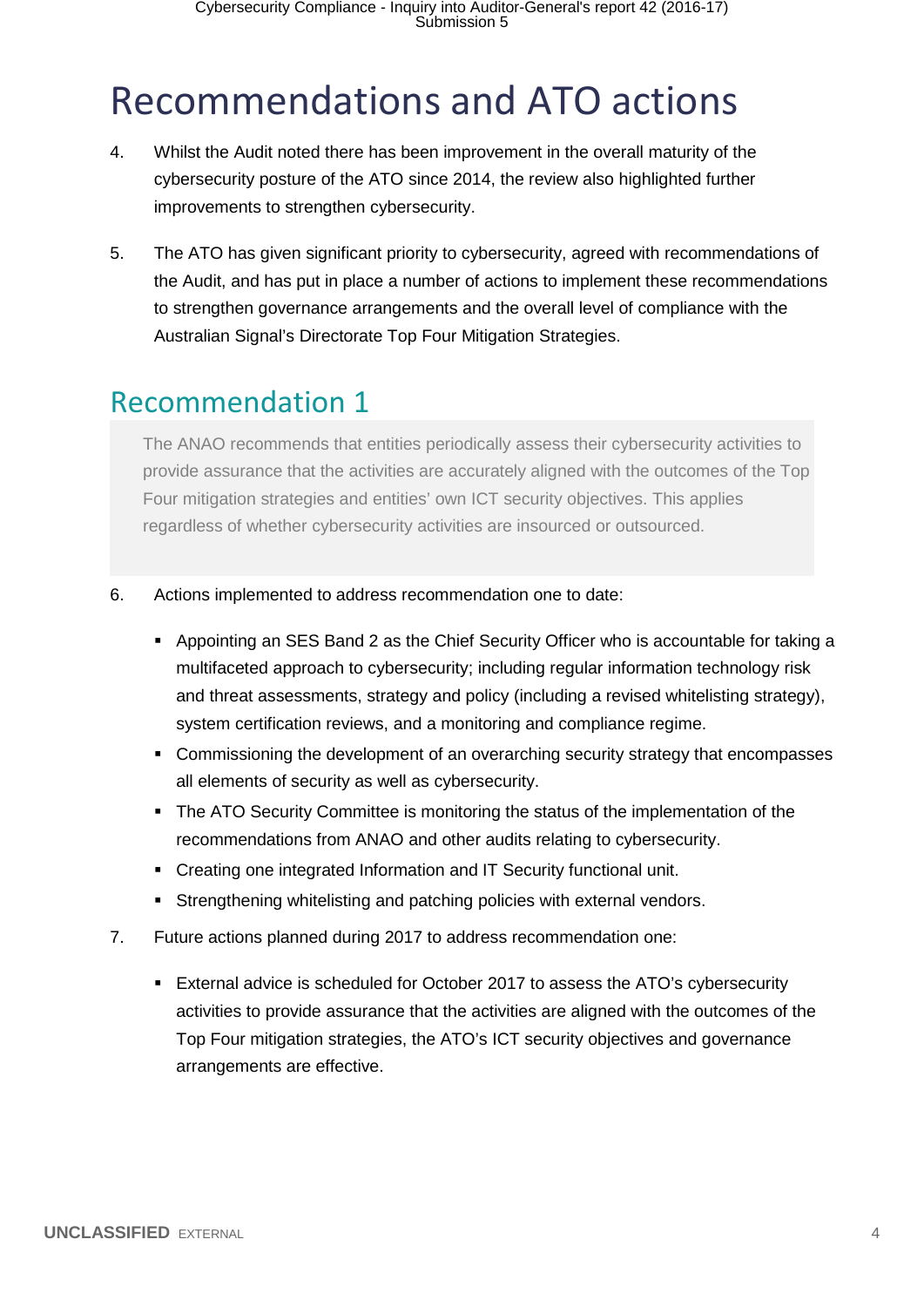## <span id="page-4-0"></span>Recommendation 2

The ANAO recommends that entities improve their governance arrangements by:

- a) Asserting cybersecurity as a priority within the context of their entity-wide strategic objective;
- b) Ensuring appropriate executive oversight of cybersecurity;
- c) Implementing a collective approach to cybersecurity risk management; and
- d) Conducting regular reviews and assessments of their governance arrangements to ensure its effectiveness.
- 8. Actions implemented to address recommendation two:
	- Recommendation 2.a The importance and priority of cybersecurity is reflected in the ATO's Corporate Plan.
	- Recommendation 2.b The ATO has increased and strengthened executive oversight arrangements of cybersecurity by:
		- The ATO's Security Committee monitoring the ATO's level of compliance with the Top Four mitigation strategies.
		- Reporting on level of compliance with the Top Four is provided to the ATO's Chief Information Officer and the Security Committee on a monthly basis.
		- The ATO's level of compliance with cybersecurity controls will also form part of the regular reporting to the newly formed Risk Management Committee.
	- Recommendation 2.b The ATO has strengthened security governance arrangements with third party suppliers to more closely monitor the status of the ATO's compliance with the Top Four:
		- Full baseline Top Four governance reporting with our third party suppliers to monitor the level of compliance has been established. This reporting will be extended to include the Essential Eight mitigation activities during 2017.
		- Independent validation processes on the information provided to the ATO by third parties have commenced. The ATO is now directly accessing third party supplier whitelisting and patching tools to validate and assure information provided by third party suppliers.
	- Recommendation 2.c The ATO's regular program of systems security certifications and risk assessments, which cover the Top Four as well as the Australian Government Information Security Manual (ISM) controls remain in place and reporting on these has been enhanced to more effectively highlight matters relating to the Top Four.
	- Recommendation 2.c The ATO has established a Security Operations Centre to facilitate real-time monitoring of security threats, to increase the focus on external threats and to actively inform security risks facing the ATO.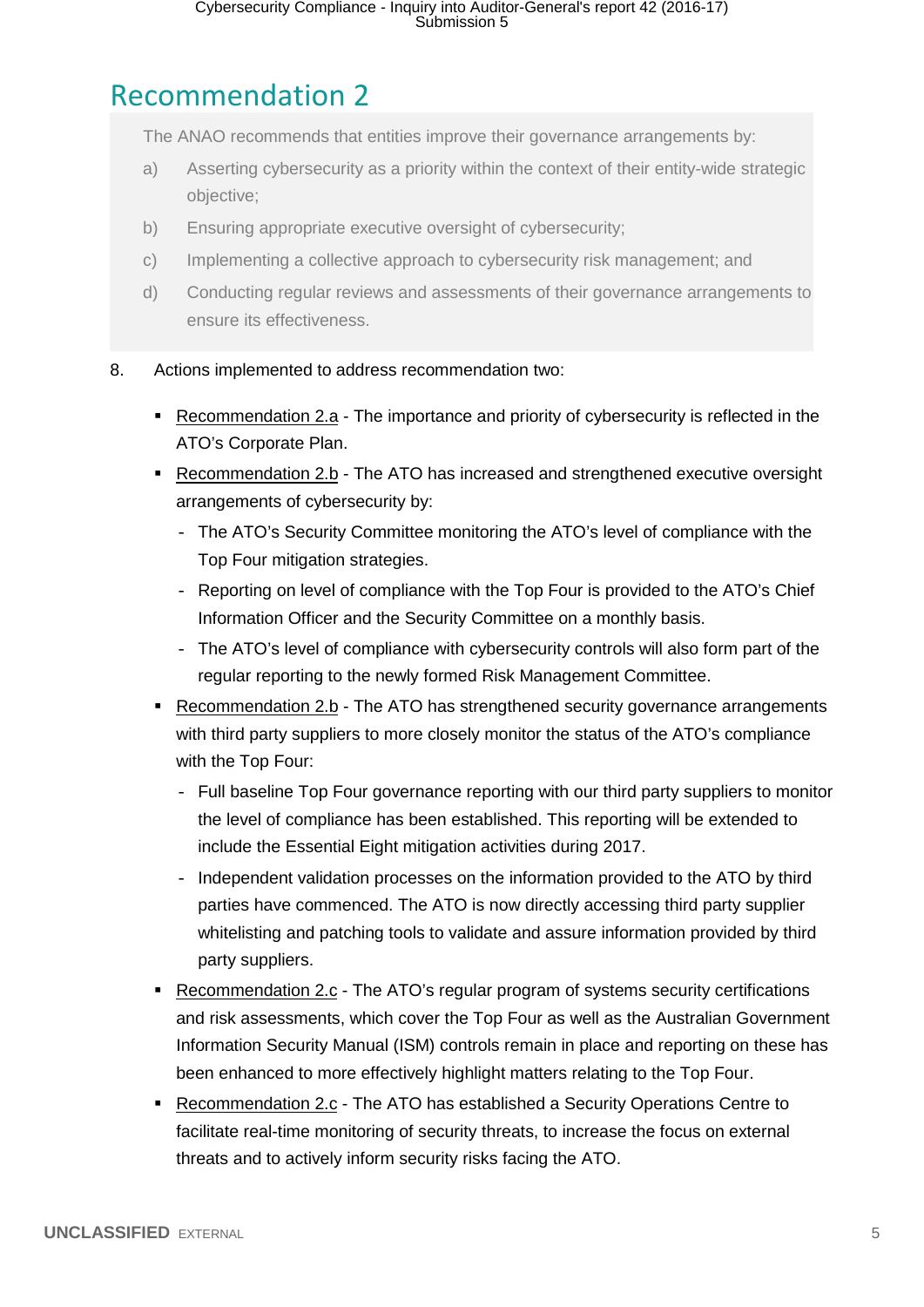- 9. Future actions planned during 2017 to address recommendation two:
	- Recommendation 2.a Expansion of all reporting to encompass the Essential Eight mitigation activities.
	- **Recommendation 2.c Transitioning to the new ATO Enterprise Risk Management** Framework which facilitates and ensures a collective approach to cybersecurity risk. The ATO is transitioning to the new framework during 2017.
	- Recommendation 2.d External advice is scheduled for October 2017 which includes reviewing the effectiveness of cyber governance structures.
	- Recommendation 2.d Strengthening contract clauses to more effectively ensure compliance by third party providers.

### <span id="page-5-0"></span>Status of compliance with the Australian Signals Directorate Top Four mitigation strategies

- 10. The ATO increased transparency and overt commitment to compliance with the Top Four, is showing an overall improvement and a pathway to achieve full compliance this year.
- 11. The ATO takes a risk based approach to cyber compliance which includes considering and managing cybersecurity risk, and balancing this with business delivery and the ATO's commitment to contemporary and accessible services for the community.
- 12. The current levels of compliance, in particular with patching and whitelisting have been temporarily impacted by the ATO's recent SAN (storage area network) hardware issues. In support of the full restoration and remediation, whitelisting on some servers had to be disabled and is being re-enabled as the restoration progresses. The restoration activities have also had the impact of delaying some patching cycles. Patching cycles have recommenced and the majority of servers will have whitelisting re-enabled by June 2017.
- 13. An overview of the ATO's status of compliance with the Australian Signals Directorate Top Four as at May 2017 is at Appendix 1.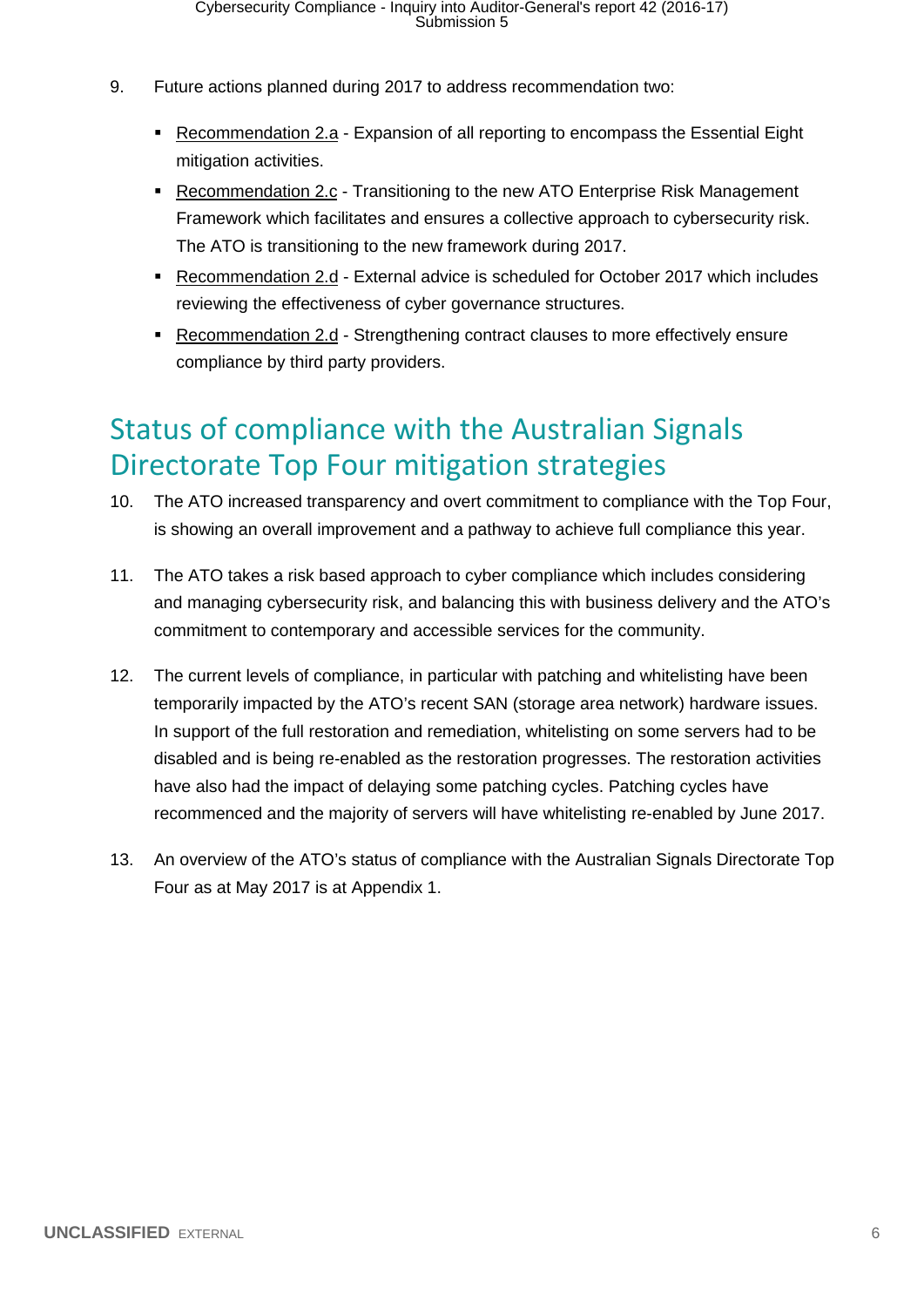### <span id="page-6-0"></span>Other cybersecurity activity undertaken by the ATO

- 14. The ATO's investment and commitment to cybersecurity is not limited to compliance with the Top Four mitigation strategies and working on the Essential Eight.
- 15. The ATO have set up a dedicated Security Operations Centre to monitor, detect and respond to cybersecurity threats facing the ATO.
- 16. Multiple layers of defences are built into our environment to prevent, detect and deter ongoing persistent threats including layered security gateway infrastructure, intrusion detection systems, intrusion prevention systems and data loss prevention tools.
- 17. Implementation of an end-to-end IT security process has provided assurance that security is embedded into systems from the initial conception stage to deployment into production.
- 18. The ATO have an established cybersecurity vulnerability management program that undertakes:
	- **Penetration testing of systems to detect vulnerabilities before and after implementation.** Recommendations on how to manage the risks are made and acted on.
	- **Security incident response processes.**
	- Intelligence activities to ensure overall 'visibility' of what is occurring within the ATO network in near-real time. This is done through the collection and analysis of a range of data.
- 19. Other activities and capabilities to strengthen cyber resilience include:
	- **-** Distributed Denial of Service Attack protection.
	- Shadow IT monitoring and detection.
	- Data Loss Prevention.
	- **Security architecture reviews.**
	- Audit Logging framework and centralised logging store.
	- **-** Centralised access control framework and monitoring.
	- **IF security risk assessment, management and treatment.**
	- **Static and dynamic code reviews.**
	- Compliance reviews and iRAP audits (certification/accreditation reviews).
	- **External security assessment and assurance reviews.**
	- **ATO** covert operatives.
	- Support for the public to verify or report a scam using the ATO name.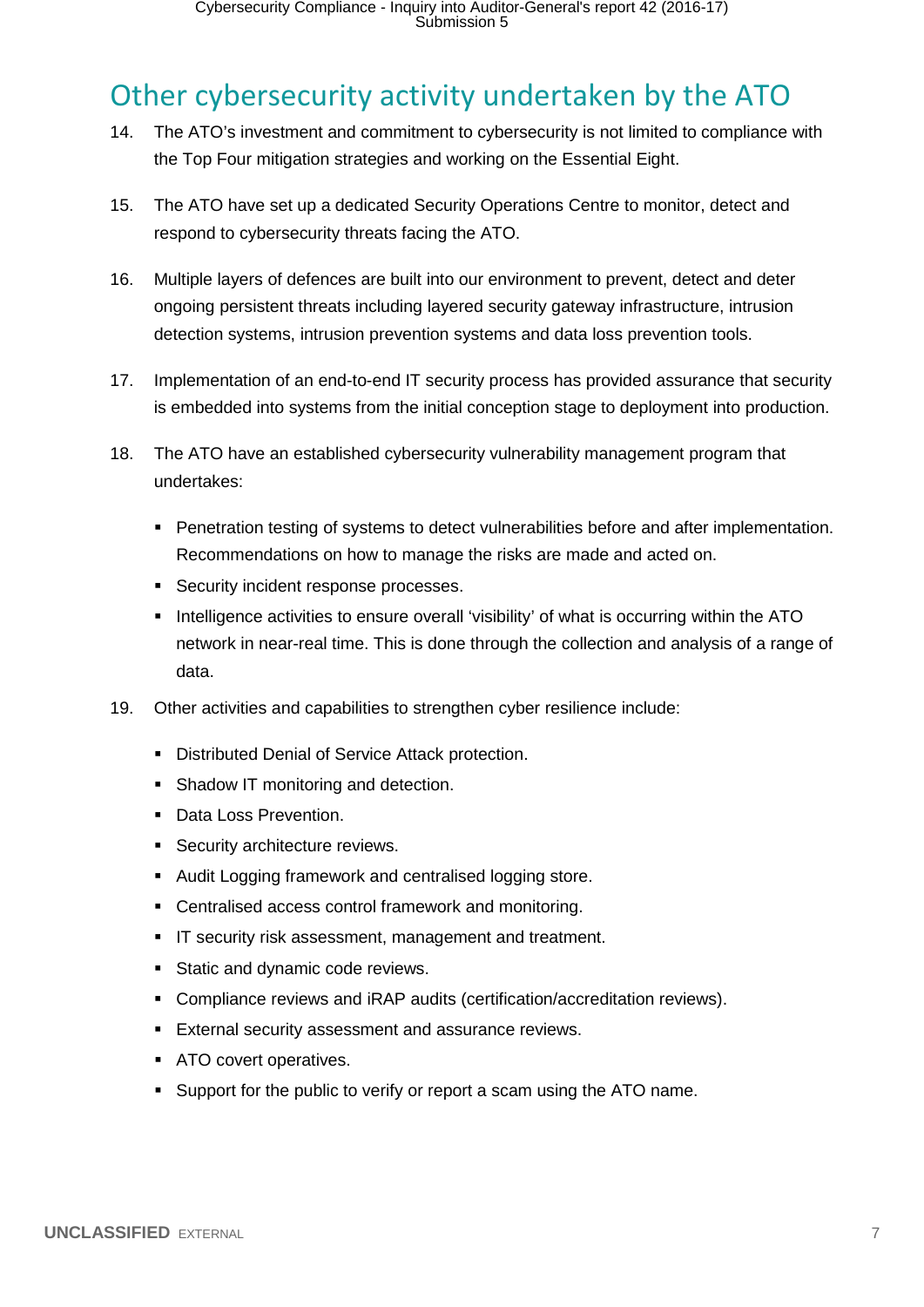## Appendix 1

#### <span id="page-7-0"></span>**The ATO's status of compliance with the Australian Signals Directorate Top Four mitigation strategies as at May 2017**

#### **1. Application Whitelisting**

| <b>Overall Status: Watch Item</b>                                              |                                             |                             |                 |                 |
|--------------------------------------------------------------------------------|---------------------------------------------|-----------------------------|-----------------|-----------------|
| <b>SERVERS</b>                                                                 | <b>Number of</b><br><b>Critical Servers</b> | <b>Compliance Rate</b>      | <b>May 2017</b> | <b>Nov 2016</b> |
| <b>Midrange Servers</b><br>(including hosted<br>enterprise applications)       | 2559                                        | 57% (Windows)<br>6% (Linux) |                 |                 |
| <b>Managed Network Services</b><br>(including telephony,<br>call centres etc.) | 27                                          | 67%                         |                 |                 |
| <b>End-User Computing</b>                                                      | 185                                         | 100%                        |                 |                 |
| <b>DESKTOPS</b>                                                                | <b>Number of</b><br><b>Desktops</b>         | <b>Compliance Rate</b>      | <b>May 2017</b> | <b>Nov 2016</b> |
| <b>Desktops</b>                                                                | 28,325                                      | 100%                        |                 |                 |

20. Whilst the ATO was fully compliant in November 2016 with whitelisting our Windows based servers, our current levels of compliance have been impacted by the ATO's recent SAN outages. In support of the full restoration and remediation program, whitelisting on a range of servers needed to be disabled and re-enabled as the restoration progresses. We have plans in place to progressively re-enable whitelisting in coming months taking into account tax time activities.

| -г г                            |                        |                 |                 |
|---------------------------------|------------------------|-----------------|-----------------|
| <b>Overall Status: On Track</b> |                        |                 |                 |
| <b>High Risk Applications</b>   | <b>Compliance Rate</b> | <b>May 2017</b> | <b>Nov 2016</b> |
| <b>Adobe Reader</b>             | 99.1%                  |                 |                 |
| Java                            | 99.4%                  |                 |                 |
| <b>Flash Player Active X</b>    | 99.8%                  |                 |                 |
| <b>Flash Player Plugin</b>      | 99.8%                  |                 |                 |
| <b>Firefox</b>                  | 100%                   |                 | Not Assessed    |

#### **2. Patch Applications**

21. The ATO has a patching policy in place and a regular patching cycle to ensure patches are deployed on a cyclical basis. All critical patches are deployed within 48 hours.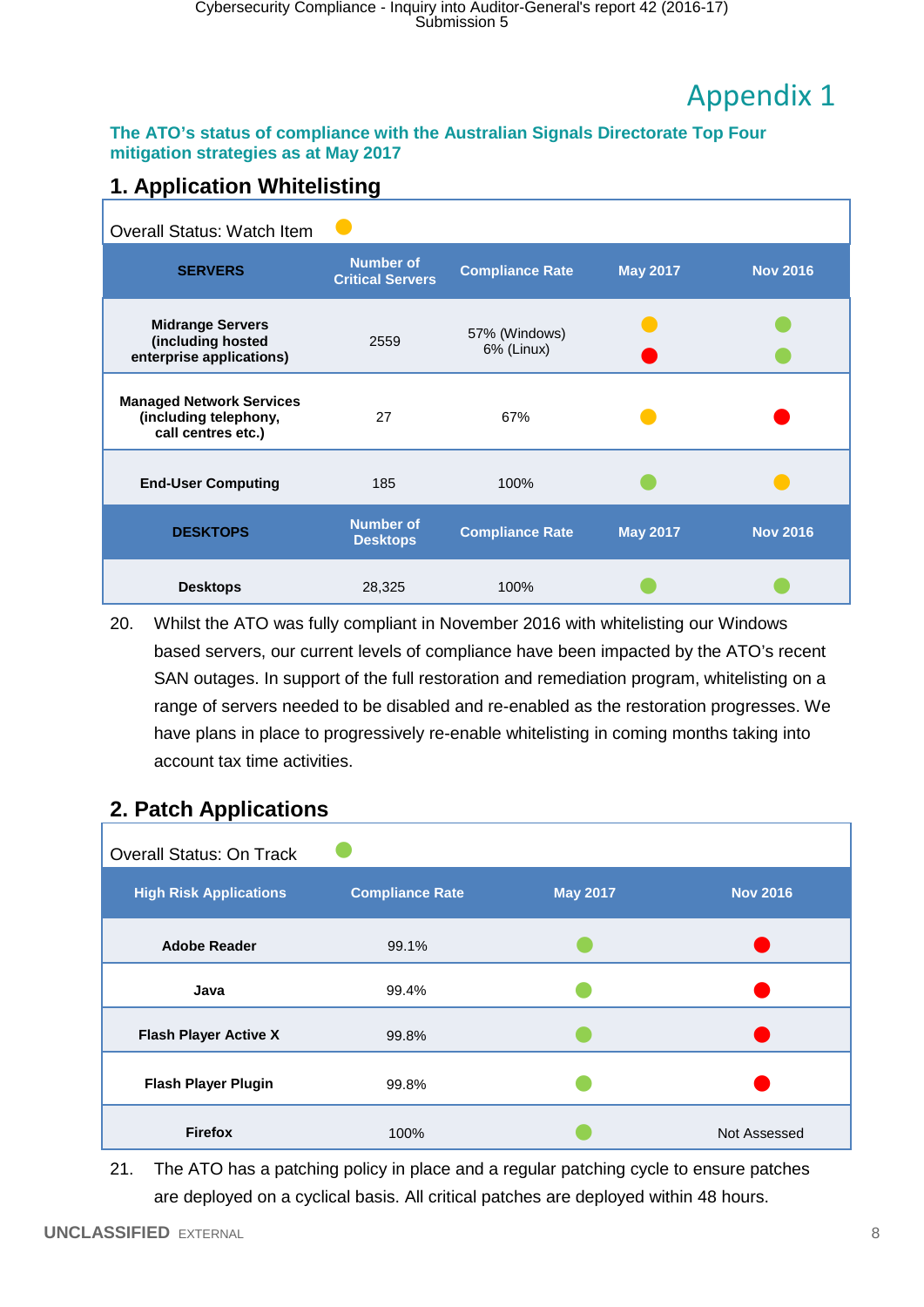#### **3. Patching Operating Systems**

| <b>Overall Status: Watch Item</b>                                             |                                                        |                  |                 |
|-------------------------------------------------------------------------------|--------------------------------------------------------|------------------|-----------------|
| <b>PATCH CYCLE - SERVERS</b>                                                  | <b>Number to be patched</b><br>(production & critical) | <b>May 2017</b>  | <b>Nov 2016</b> |
| <b>Midrange Servers</b><br>(including hosted<br>enterprise applications)      | 2697                                                   | Windows<br>Linux |                 |
| <b>Managed Network Services</b><br>(including telephony,<br>call centres etc) | 27                                                     |                  |                 |
| <b>End-User Computing</b>                                                     | 485                                                    |                  |                 |
| <b>PATCH CYCLE - DESKTOP</b>                                                  | <b>Number of</b><br><b>Desktops</b>                    | <b>May 2017</b>  | <b>Nov 2016</b> |
| <b>Desktops</b>                                                               | 23,309                                                 |                  |                 |

22. The ATO's overall level of compliance with our patching policy and cycle has improved overall since November 2016.

23. Our plans to achieve full compliance have been impacted by the ATO's recent SAN outages. In support of the full restoration and remediation program, some patching cycles have been delayed. Patching has resumed and the remaining patching in the Linux environment is scheduled for quarter two, after critical Tax Time activities.

#### **4. Restrict Administrative Privileges**



System accesses, in particular privileged access, is monitored and regularly reviewed.